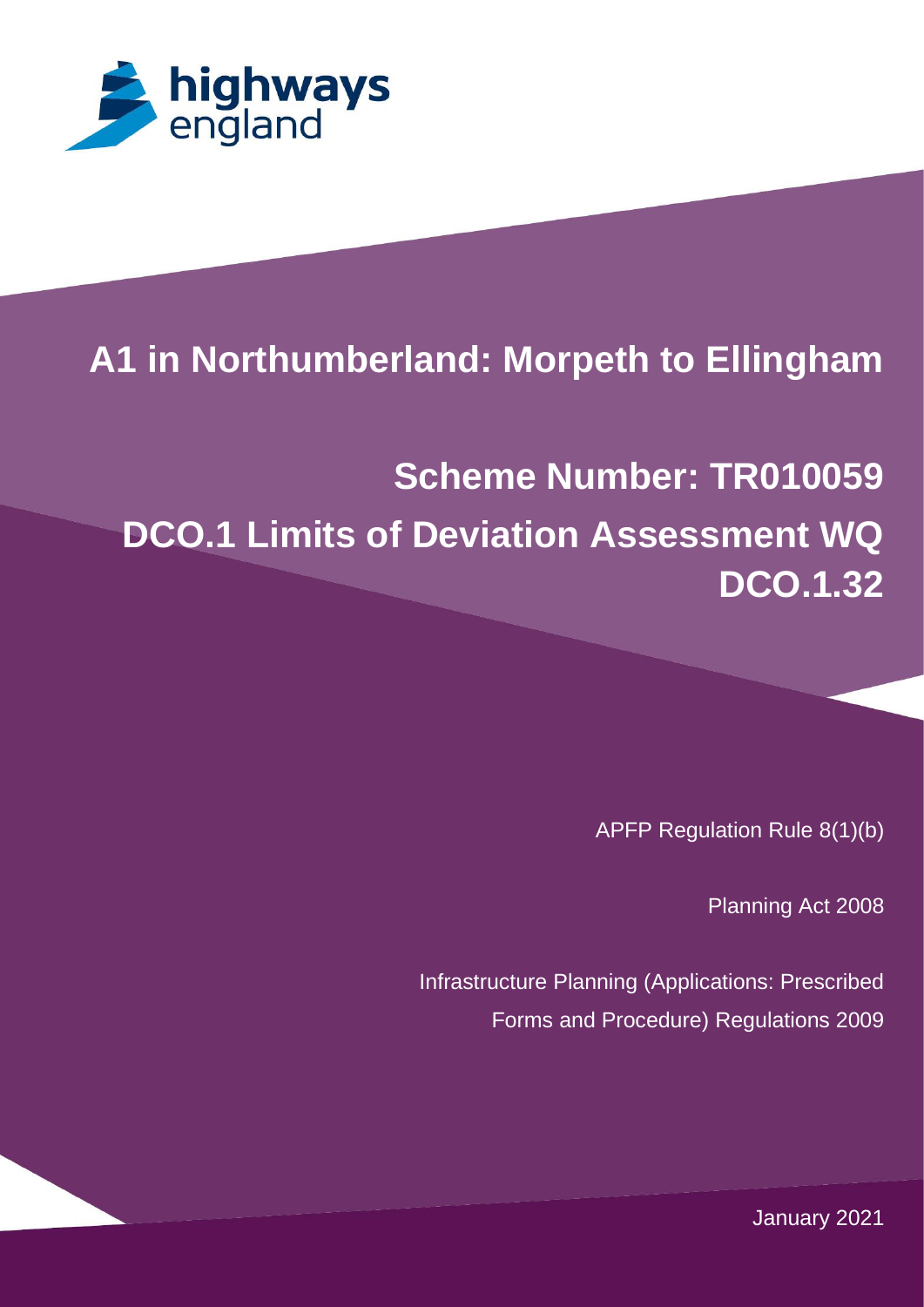

Infrastructure Planning

Planning Act 2008

**The Infrastructure Planning (Applications: Prescribed Forms and Procedure) Regulations 2009**

## **The A1 in Northumberland: Morpeth to Ellingham**

Development Consent Order 20[xx]

**Limits of Deviation Assessment WQ DCO.1.32**

| <b>Regulation Reference:</b>          | APFP Regulation Rule 8(1)(b)               |
|---------------------------------------|--------------------------------------------|
| <b>Planning Inspectorate Scheme</b>   | TR010059                                   |
| <b>Reference</b>                      |                                            |
| <b>Application Document Reference</b> | TR010059/7.8.9                             |
| Author:                               | A1 in Northumberland: Morpeth to Ellingham |
|                                       |                                            |
|                                       | Project Team, Highways England             |

| <b>Version</b> | <b>Date</b>  | <b>Status of Version</b> |
|----------------|--------------|--------------------------|
| $ $ Rev 0      | January 2021 | Deadline 1               |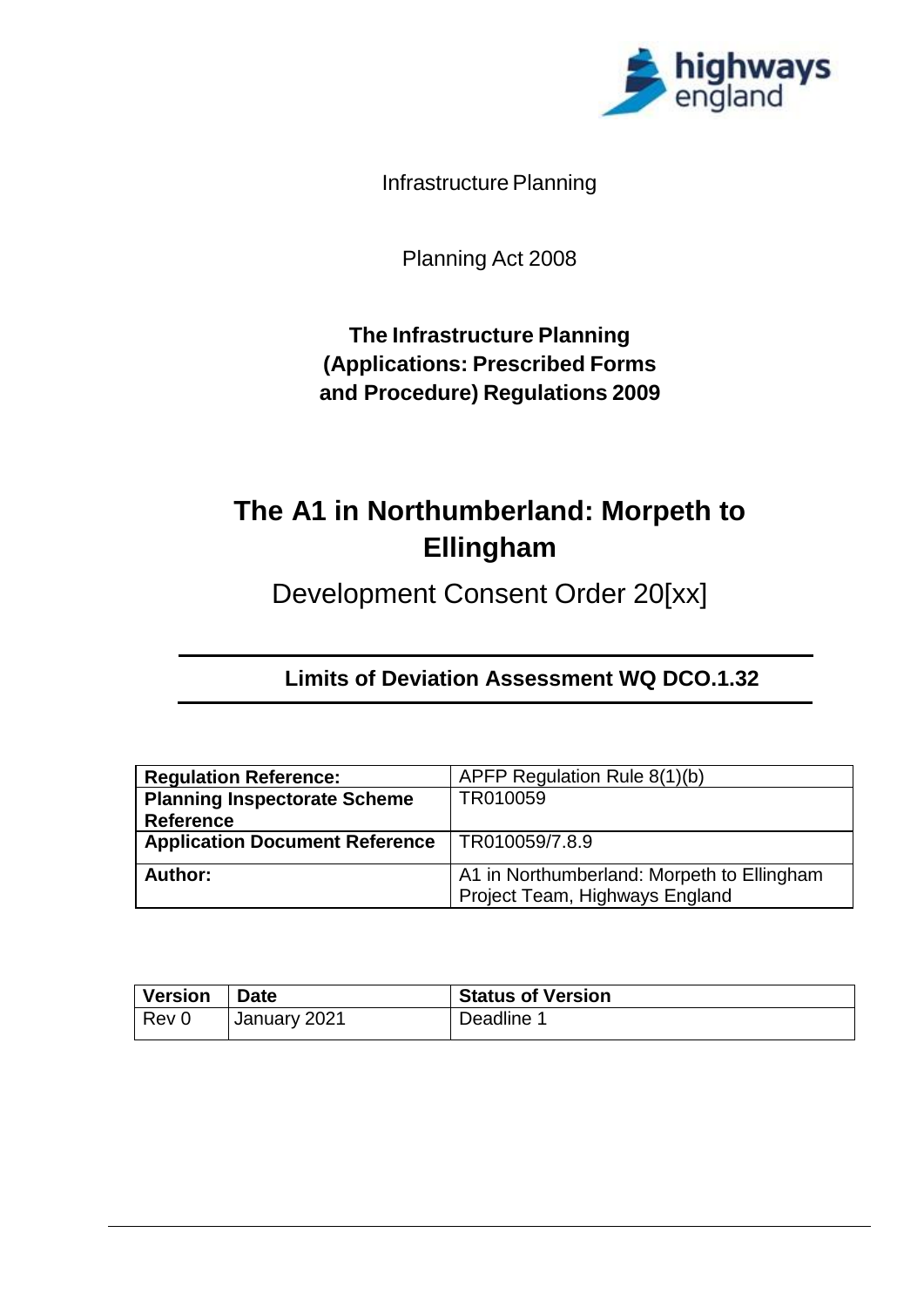A1 in Northumberland: Morpeth to Ellingham DCO.1 Limits of Deviation Assessment WQ DCO.1.32



# **CONTENTS**

### **1 [RESPONSE TO WRITTEN QUESTION DCO.1.32](#page-3-0) 1**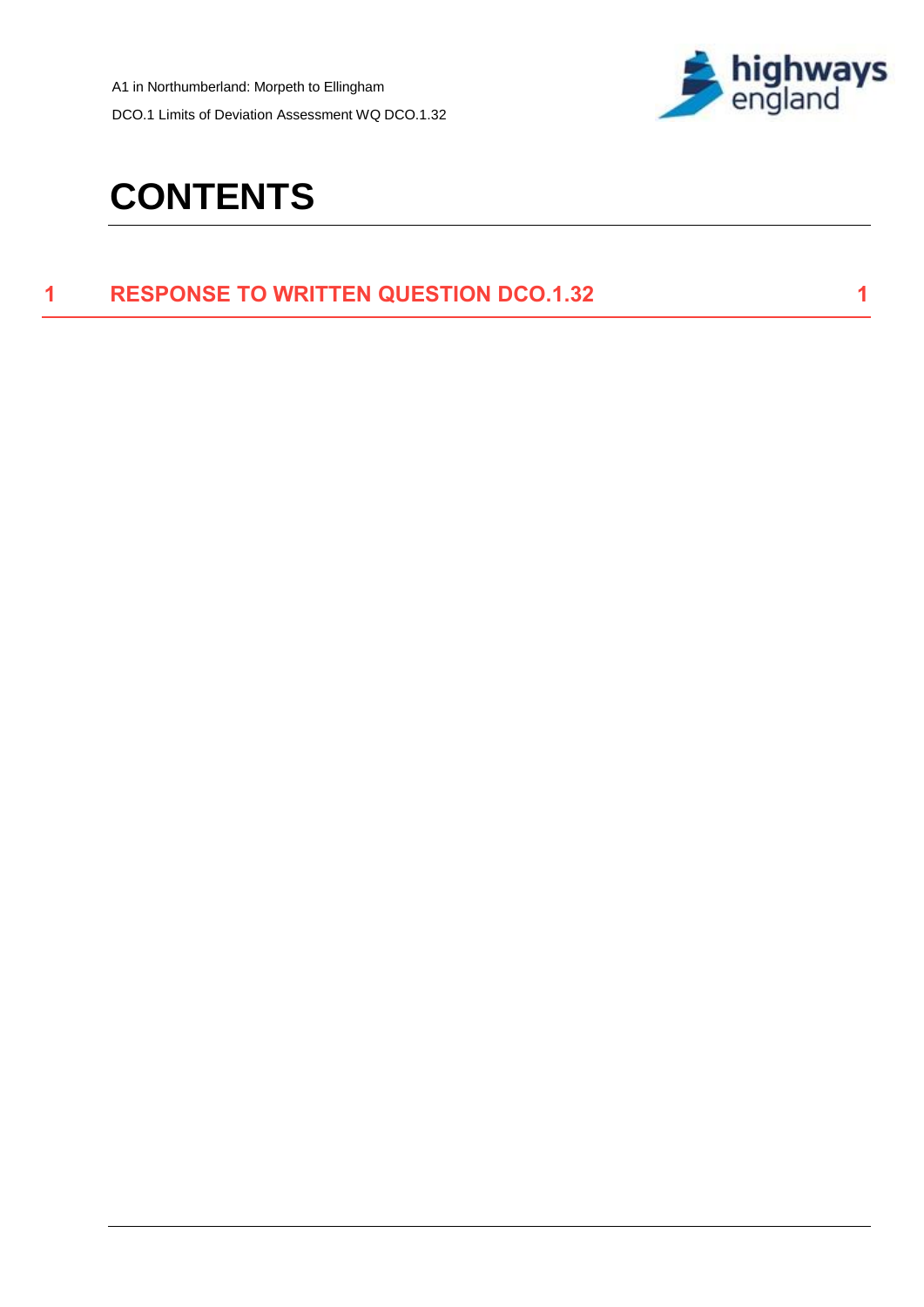

## <span id="page-3-0"></span>**1 RESPONSE TO WRITTEN QUESTION DCO.1.32**

1.1.1. Article 7 – Limits of deviation Paragraph 7.12 of the Explanatory Memorandum indicates that the Limits of Deviation referred to in this article and shown on the application plans have been taken into account in preparation of the ES and the potential impacts of a deviation within the permitted limits have been assessed. Demonstrate how this has been done.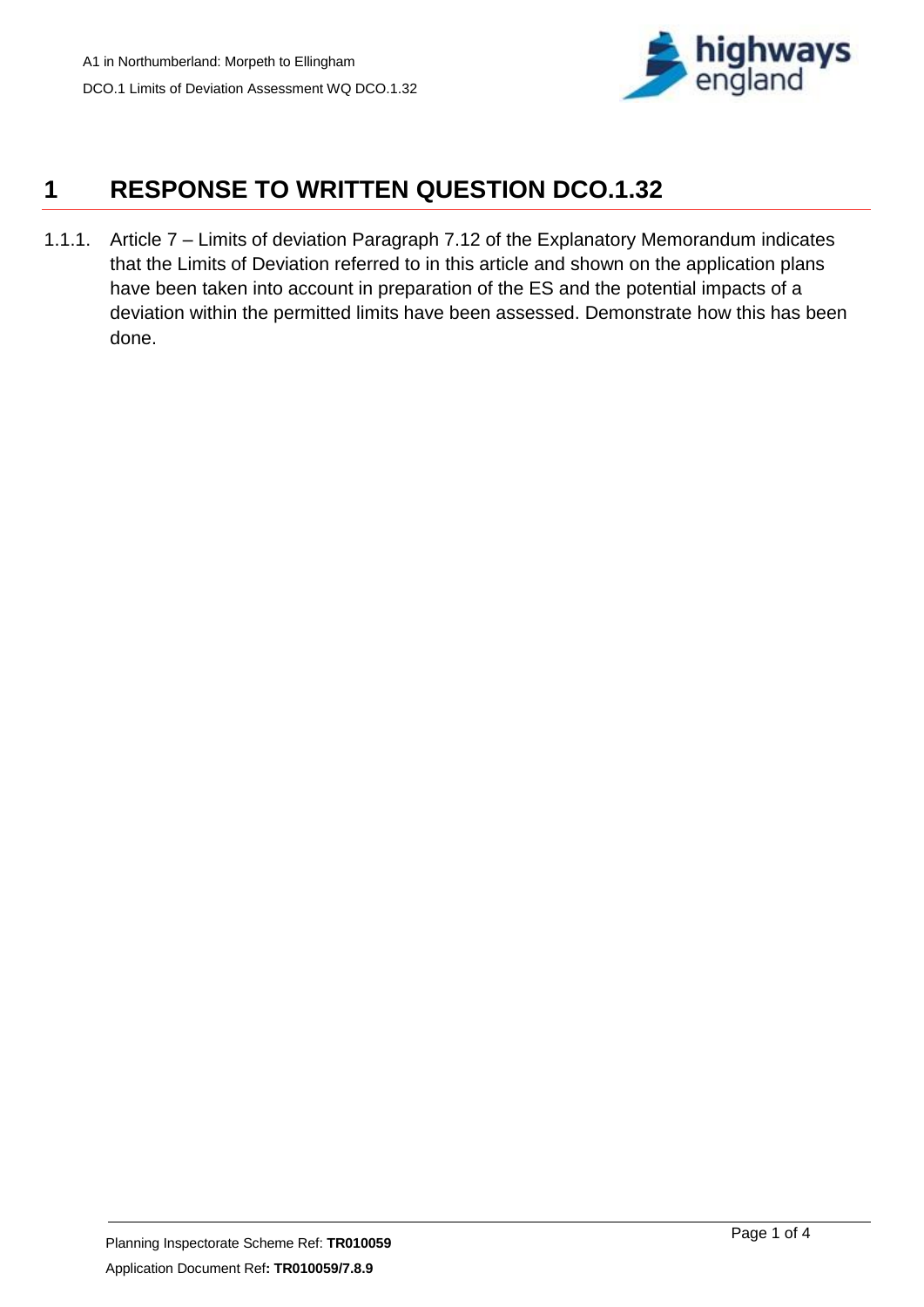

#### **Findings Where the information is presented**

### **LODs**

Ds were not inherently included within the nent but tested separately.

### **<u>Hal LODs</u>**

essment findings are presented in Table 6-37 ter 6: Noise and Vibration Part A [APP-042] ble 6-40 of Chapter 6: Noise and Vibration Part  $-043$ ].

aph 5.10.7 of Chapter 5: Air Quality Part A  $\overline{40}$  and paragraph 5.10.6 of Chapter 5: Air Part B  $[APP-041]$ .

phs 9.10.46 and 9.10.47 of Chapter 9: rsity Part A of the ES [APP-048].

aph 9.10.18 and Table 9-14 of Chapter 9: **Biodiversity Part B of the ES [APP-049].** 

7: Landscape and visual Part A of the ES 14] and Chapter 7: Landscape and visual Part  $\mathsf{ES}$  [APP-045].

| <b>Technical Topic</b> | Approach aken to consider potential impacts of<br>vertical and horizontal Limits of Deviation                                                                                                                                                                                                                                                                                                                                                                                                                                                                                                                                     | <b>Findings</b>                                                                                                                                                                                                                                                                                                                                                                                                                                                                                           | <b>Where t</b>                                                                                       |
|------------------------|-----------------------------------------------------------------------------------------------------------------------------------------------------------------------------------------------------------------------------------------------------------------------------------------------------------------------------------------------------------------------------------------------------------------------------------------------------------------------------------------------------------------------------------------------------------------------------------------------------------------------------------|-----------------------------------------------------------------------------------------------------------------------------------------------------------------------------------------------------------------------------------------------------------------------------------------------------------------------------------------------------------------------------------------------------------------------------------------------------------------------------------------------------------|------------------------------------------------------------------------------------------------------|
| Noise and Vibration    | The vertical Limits of Deviation (LODs) have been<br>separately tested within the 3D noise model. To<br>consider a worst case, the maximum upwards<br>deviations have been added to modelled Scheme<br>heights.<br>The lateral LODs for Part A and Part B are discussed<br>within Chapter 6 Noise and Vibration Part A [APP-042]<br>and Chapter 6: Noise and Vibration Part B [APP-043].<br>The specific approach taken to determine the potential<br>for changes to the noise and vibration assessment of<br>each individual LOD is described within Table 6-37 for<br>Part A [APP-042] and Table 6-40 for Part B [APP-<br>043]. | <b>Vertical LODs</b><br>Analysis of the results showed that the increase in<br>road height is unlikely to alter the conclusions of the<br>noise and vibration assessment.<br><b>Horizontal LODs</b><br>The findings of the assessment of LODs presented in<br>Table 6-37 of Chapter 6: Noise and Vibration Part A<br>[APP-042] and Table 6-40 of Chapter 6 Noise and<br>Vibration Part B (APP-043) were that the LODs were<br>unlikely to alter the conclusions of the noise and<br>vibration assessment. | <b>Vertical</b><br>The LOD<br>assessm<br><b>Horizon</b><br>The ass<br>of Chapt<br>and Tab<br>B [APP- |
| <b>Air Quality</b>     | The assessment methodology (refer to Chapter 5: Air<br>Quality Part A [APP-040] and Chapter 5: Air Quality<br>Part B [APP-041] allows flexibility so that a worst case<br>vertical LOD has been assessed.<br>The lateral LODs for Part A and Part B have been<br>considered separately and are discussed within<br>paragraph 5.10.7 of Chapter 5: Air Quality Part A<br>[APP-040] and paragraph 5.10.6 of Chapter 5: Air<br>Quality Part B [APP-041].                                                                                                                                                                             | The LODs are not anticipated to alter the significance<br>of effects of the air quality assessment.                                                                                                                                                                                                                                                                                                                                                                                                       | Paragra<br>$[APP-04]$<br><b>Quality F</b>                                                            |
| <b>Biodiversity</b>    | The LOD have been assessed in accordance with the<br>methodology presented in Chapter 9: Biodiversity Part   of effects of the biodiversity assessment.<br>A [APP-048] and Chapter 9: Biodiversity Part B [APP-<br>$[049]$ .                                                                                                                                                                                                                                                                                                                                                                                                      | The LODs are not anticipated to alter the significance                                                                                                                                                                                                                                                                                                                                                                                                                                                    | Paragra<br><b>Biodiver</b><br>Paragra<br><b>Biodiver</b>                                             |
| Landscape and Visual   | The assessment of the LOD have been subject to a<br>detailed review using the approach set out in Chapter<br>7: Landscape and visual Part A of the ES [APP-044]<br>and Chapter 7: Landscape and visual Part B of the ES<br>$[APP-045]$ .<br>This has comprised consideration of the degree to<br>which the vertical or horizontal deviation from the<br>design of the Scheme, as set out in Art $7 -$ Limits of<br>deviation Paragraph 7.12 of the EM, would have the                                                                                                                                                             | The magnitude of the changes as a result of the LoD<br>in the context of the landscape and within views, the<br>majority of which are relatively distant, are not<br>considered to be likely to be readily perceptible and as<br>a result not likely to give rise to a change in the<br>findings of the assessments.                                                                                                                                                                                      | Chapter<br>$[APP-04]$<br>B of the                                                                    |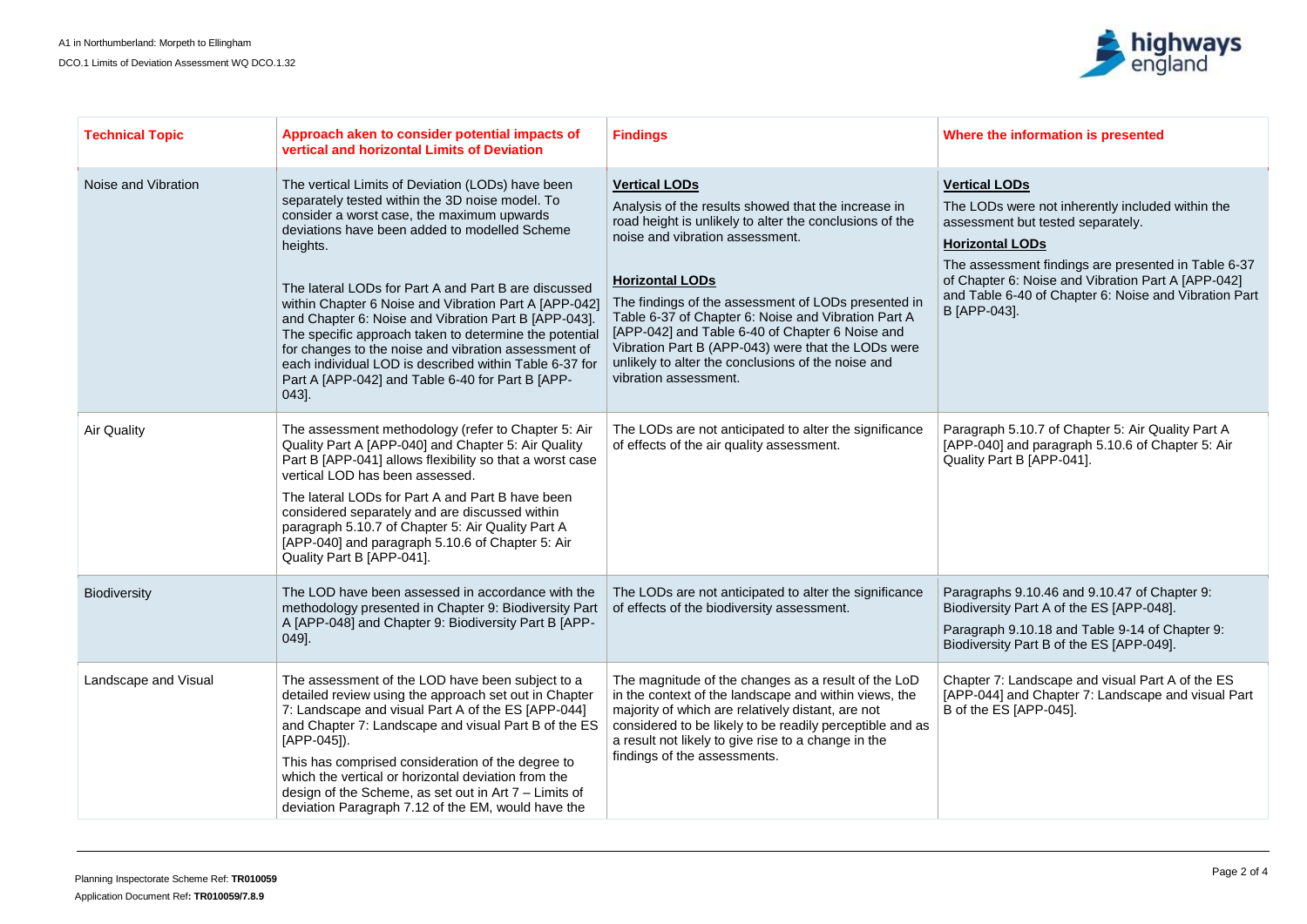

#### **Findings Where the information is presented**

8: Cultural Heritage Part A [APP-046] aph 8.10.26 to 8.10.29

R 8: Cultural Heritage Part B [APP-047] aph 8.10.39 to 8.10.41.

aphs 10.10.45 and 10.10.46 of Chapter 10: Road Drainage and the Water Environment Part A of the ES [APP-050] and Part B [APP-051]. The additional geomorphology assessment of Parameter 10 is presented in Appendix 10.7 Geomorphology Assessment – River Coquet Parameter 10 Part A of  $[APP-260]$ .

| <b>Technical Topic</b>                     | Approach aken to consider potential impacts of<br>vertical and horizontal Limits of Deviation                                                                                                                | <b>Findings</b>                                                                                                                                                                                                                                                                                                                                                                                                                                                                                                                                                                                                                                                                                                                                                                                                                                                                                                                                                                                                                                                                                                                                                                                                                                                                                                                                                                                                                                                                                                                  | <b>Where t</b>                                                                  |
|--------------------------------------------|--------------------------------------------------------------------------------------------------------------------------------------------------------------------------------------------------------------|----------------------------------------------------------------------------------------------------------------------------------------------------------------------------------------------------------------------------------------------------------------------------------------------------------------------------------------------------------------------------------------------------------------------------------------------------------------------------------------------------------------------------------------------------------------------------------------------------------------------------------------------------------------------------------------------------------------------------------------------------------------------------------------------------------------------------------------------------------------------------------------------------------------------------------------------------------------------------------------------------------------------------------------------------------------------------------------------------------------------------------------------------------------------------------------------------------------------------------------------------------------------------------------------------------------------------------------------------------------------------------------------------------------------------------------------------------------------------------------------------------------------------------|---------------------------------------------------------------------------------|
|                                            | potential to give rise to a change in the findings of the<br>assessment of landscape and visual effects.                                                                                                     |                                                                                                                                                                                                                                                                                                                                                                                                                                                                                                                                                                                                                                                                                                                                                                                                                                                                                                                                                                                                                                                                                                                                                                                                                                                                                                                                                                                                                                                                                                                                  |                                                                                 |
| <b>Cultural Heritage</b>                   | Separate testing of LOD was undertaken based on the<br>methodology set out in Section 8.4 of Chapter 8:<br>Cultural Heritage Part A [APP-046] and Chapter 8:<br>Cultural Heritage Part B [APP-047].          | The horizontal and vertical LOD would not generate<br>additional effects on heritage assets.<br>Chapter 8: Cultural Heritage Part A [APP-046] and<br>Part B [APP-047] assumes the potential for adverse<br>impacts on below ground heritage assets and historic<br>landscapes throughout the entire Order limits, during<br>construction due to ground disturbance. The horizontal<br>LOD are all contained within the Order limits and do<br>not require any additional land take. Therefore, there<br>would not be any additional impacts or effects on<br>below ground heritage assets or historic landscapes<br>than those already reported.<br>Chapter 8: Cultural Heritage Part A [APP-046] and<br>Part B [APP-047] has assessed the potential for<br>impacts during construction and operation on the<br>setting of heritage assets up to 1 km outside of the<br>Order limits. The separate test reviewed the potential<br>for additional impacts on the setting of heritage assets<br>outside of the Order limits from the horizontal and<br>vertical LOD. The test established that the horizontal<br>LOD would not generate additional impacts and<br>effects upon the setting of above ground heritage<br>assets as they represent minor repositioning of above<br>ground infrastructure elements. The magnitude of<br>variation of the heights within the proposed vertical<br>LOD would also be minor and therefore would not<br>result in any additional impacts and effects on the<br>setting of heritage assets. | Chapter<br>Paragra<br>Chapter<br>Paragra                                        |
| Road Drainage and the Water<br>Environment | The assessment of vertical and horizontal LOD was<br>undertaken as part of the assessment. A separate<br>assessment was undertaken for parameter 10 in<br>relation to the geomorphology of the River Coquet. | The Applicant does not consider the parameters to<br>alter the findings or significance of effects of the road<br>drainage and water environment assessment. This is<br>due to the parameters not increasing the works in or<br>adjacent to the water environment receptors.                                                                                                                                                                                                                                                                                                                                                                                                                                                                                                                                                                                                                                                                                                                                                                                                                                                                                                                                                                                                                                                                                                                                                                                                                                                     | Paragra<br>Road D<br>the ES [<br>addition<br>$10$ is pre<br>Assessr<br>the ES [ |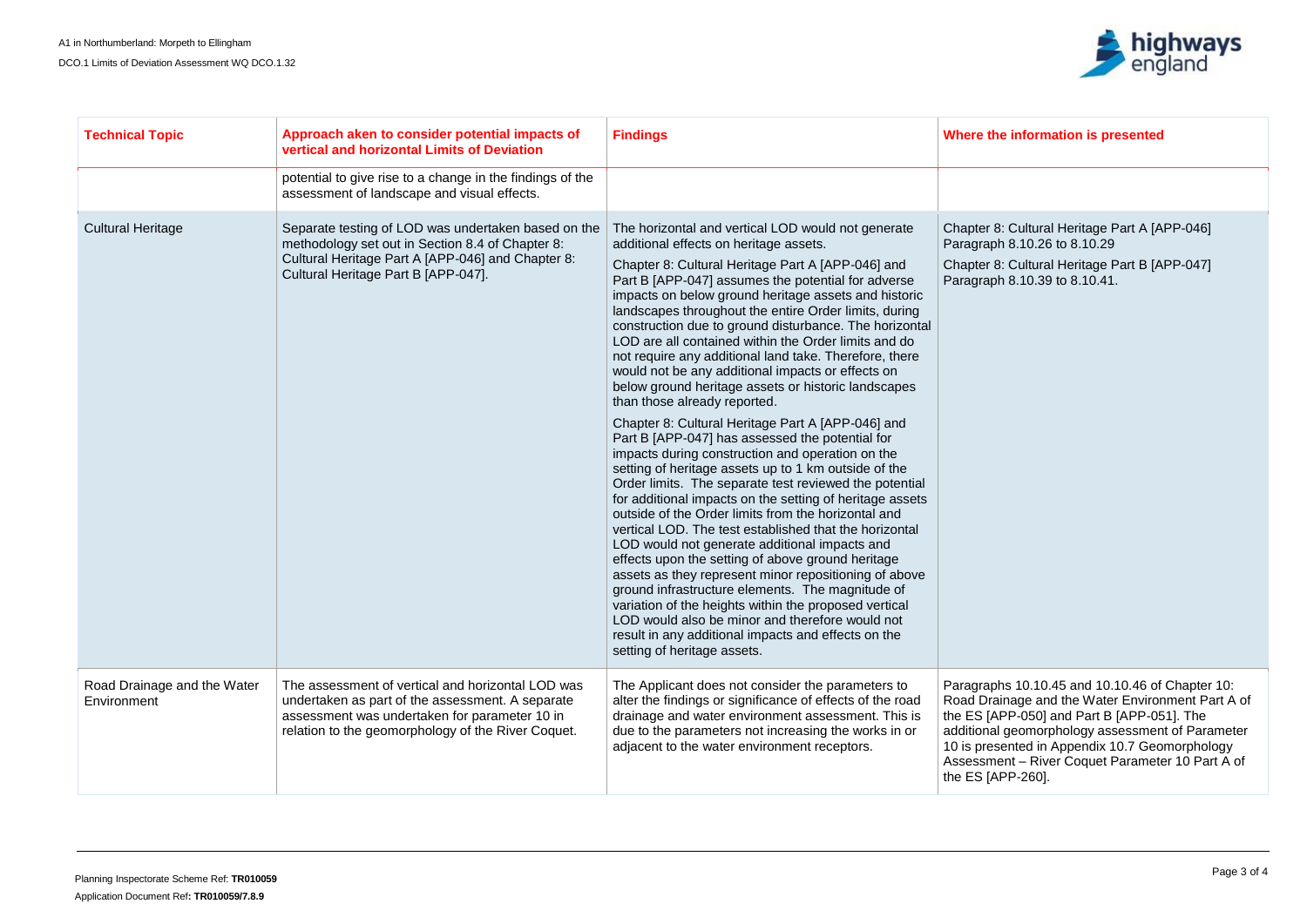

#### **Findings Where the information is presented**

eration of Assessment Parameters 1 to 12 is d in Sections  $11.10.35$  to  $11.10.36$  of Chapter logy and Soils Part A of the ES [APP-052].

eration of Assessment Parameters 1 to 3 is d in Sections 11.10.36 to 11.10.37 of Chapter 10gy and Soils Part B of the ES [APP-053].

ormation used to carry out the assessment was on worst-case scenario and therefore the LOD erently included in the assessments. eration of these assessment parameters are ed in Table 13-21 of Chapter 13: Material ces Part A of the ES [APP-056] and Table 13-B [APP-57].

sessment utilises material and waste data ed by Chapter 13: Material Resources Part A of [APP-56] and Part B [APP-57]. This tion is based on the worst-case scenario and re the LOD are inherently included in the nent.

fata used for the assessment would not be antly affected by small changes applied by the d would therefore not have a measurable

aphs 12.10.72 and 12.10.73 of Chapter 12: tion and Human Health Part A of the ES [APP-

aph 12.10.52 of Chapter 12: Population and Health Part B of the ES [APP-055].

| <b>Technical Topic</b>      | Approach aken to consider potential impacts of<br>vertical and horizontal Limits of Deviation                                                                                                                                       | <b>Findings</b>                                                   | Where t                                                                                                          |
|-----------------------------|-------------------------------------------------------------------------------------------------------------------------------------------------------------------------------------------------------------------------------------|-------------------------------------------------------------------|------------------------------------------------------------------------------------------------------------------|
| Geology and Soils           | Assessed as part of the assessment in line with<br>methodology presented within Chapter 11: Geology<br>and Soils Part A of the ES [APP-052] and Chapter 11:<br>Geology and Soils Part B of the ES [APP-053].                        | No change to the outcome of assessment of effects<br>anticipated. | Conside<br>provide<br>11: Geo<br>Conside<br>provided<br>11: Geo                                                  |
| <b>Materials</b>            | Assessed as part of the assessment in line with<br>methodology presented within Chapter 13: Material<br>Resources Part A of the ES [APP-056] and Chapter<br>13: Material Resources Part B of the ES [APP-057].                      | No change to the outcome of assessment of effects<br>anticipated. | The info<br>based o<br>are inhe<br>Conside<br>describe<br>Resourd<br>21 Part                                     |
| Climate                     | Assessed as part of the assessment in line with<br>methodology presented within Chapter 14: Climate<br>Part A of the ES [APP-058] and Chapter 14: Climate<br>Part B of the ES [APP-059].                                            | No change to the outcome of assessment of effects<br>anticipated. | The ass<br>assesse<br>the ES [<br>informat<br>therefor<br>assessr<br>Traffic d<br>significa<br>LOD an<br>impact. |
| Population and Human Health | Assessed as part of the assessment in line with<br>methodology presented within Chapter 12: Population<br>and Human Health Part A of the ES [APP-054] and<br>Chapter 12: Population and Human Health Part B of<br>the ES [APP-055]. | No change to the outcome of assessment of effects<br>anticipated. | Paragra<br>Populat<br>$054$ ].<br>Paragra<br>Human                                                               |